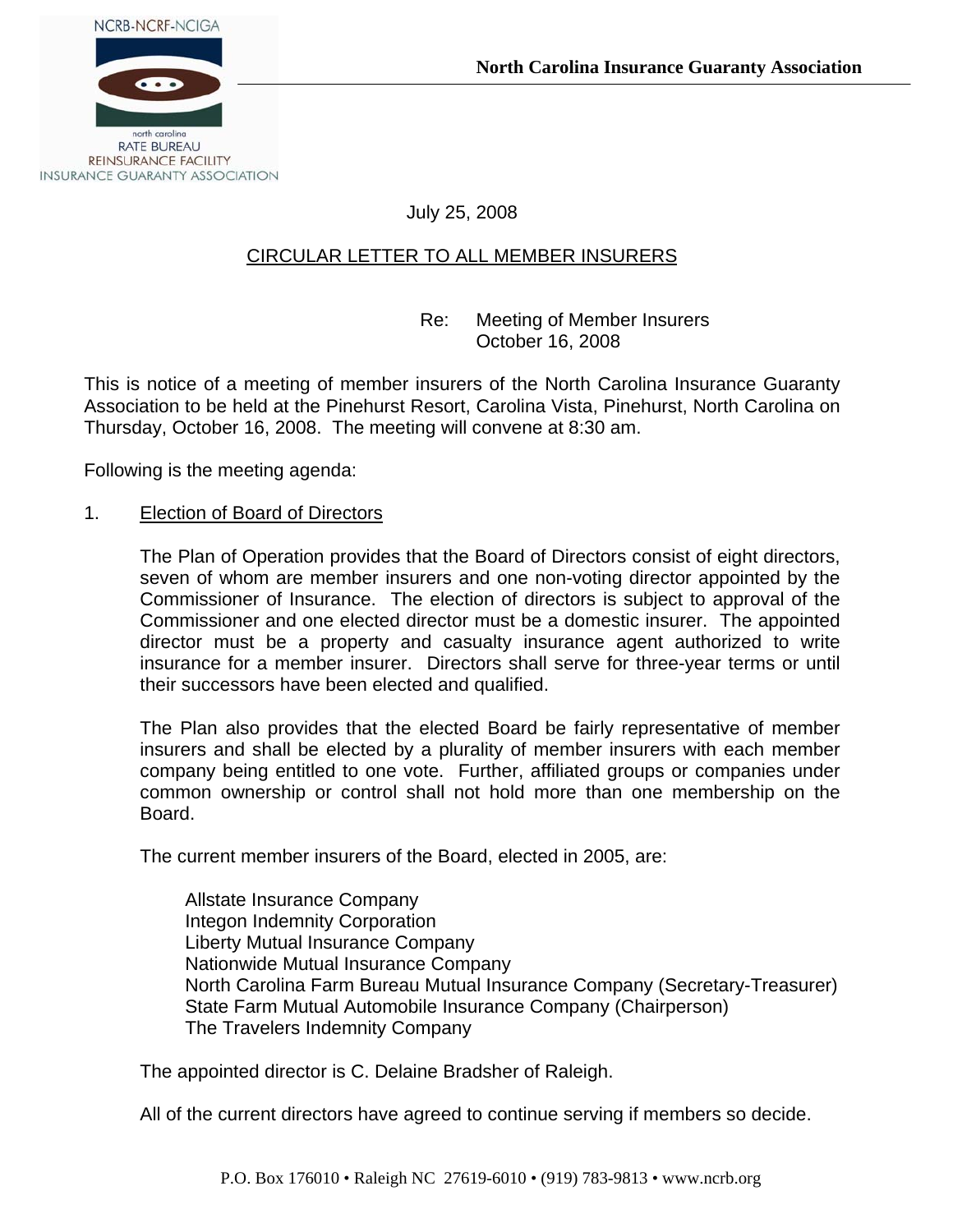Additionally, the following company wishes to be considered for the Board:

### Farmers Insurance Exchange

We expect the Commissioner's appointment for the non-voting director will be announced at the meeting.

## 2. Any other Business That Might Properly Come Before the Meeting

We encourage you to have a representative of your company attend this meeting. For directions, or help with reservations or other arrangements, call Lois Murphey at (919) 783- 9790.

For companies that cannot be represented in person, the Plan allows voting by proxy. A proxy form is attached and we appreciate your completing this form and returning by August 25, 2008, whether or not your company plans to attend. If you do attend the proxy will not be used.

It is suggested that member companies consider naming as proxy one of the current member insurers of the Board of Directors.

Sincerely,

Raymond F. Evans, Jr., CPCU

Managing Secretary

RFE:lm

IGA-08-2